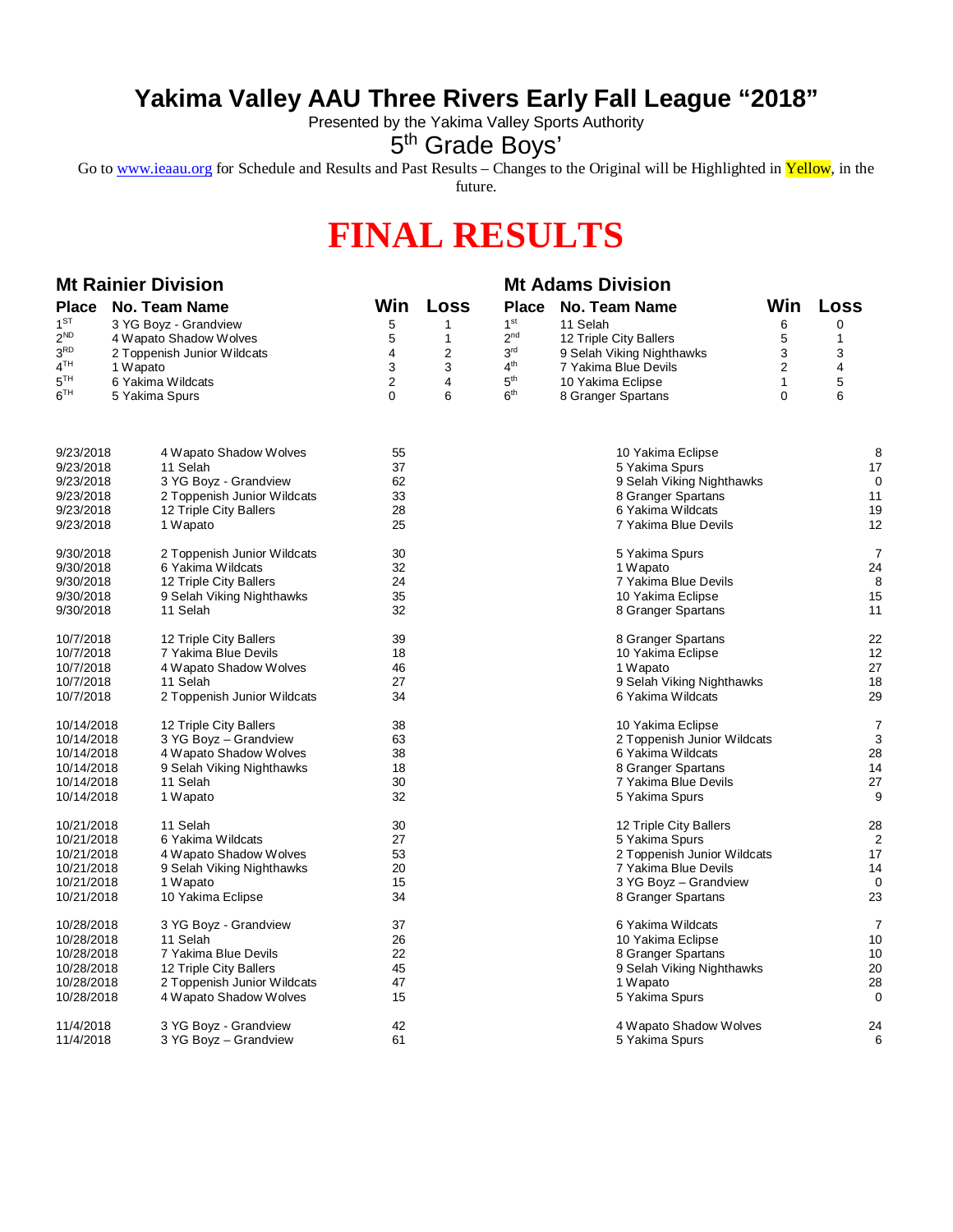**Mt. Rainier Championship Team YG Boyz Coach: Manuelito Castilleja Players: Julian Villanueva, Andre Rodriguez, Alonzo Palacios, Jaywaan Aranda, Xavier Castilleja, Andre Lopez, Robert Ornelas, Braden Santos, Aiden Sanchez, Quincy Castro**

**2 nd Place Team Wapato Shadow Wolves Coach: Stephanie Smiscon Players: Anthony Mancillas Jr, Chance Spencer, Jacob Blaise, Joel Mendoza, Clifford Eneas, Adolpho Garza, Mario Slockish-Valdez, Daunte Van Pelt, Mathias Mcconville, Nathaniel Rodriguez, Cashis Brisbois**

**3 rd Place Team Toppenish Junior Wildcats Coach: Roman Ramirez Players: Lupillo Cisneros III, Tegan Hernandez, Jordyn Lopez, David Lopez, Carlos Melgoza, Miguel Felan, Samuel Sanchez, Alex Bazan, Andres Contreras, Dominick Gutierrez**

**4 th Place Team Wapato Coach: Lyle Wapsheli/ Samantha Kishwalk Players: Michael Wesley, Donell Smartlowit, Douglas Blodgett, Lyle Wapsheli, Dominick Strong, Lucas Wapsheli, Apaullo Blueback, Jalen Tillequots, Xavier Jaramillo, Gino Padilla, Kingston Dittentholer**

**5 th Place Team Yakima Wildcats Coach: Andrew Smith Players: Andes Beltran, Tino Campos, Issac Cordova, Jermaine Davis, Paul Deluna, Rolando Guzman, Jamaris Smith, Michael Serna, Eliason Ochoa, Omar Iniguez, Nathaniel Hohner**

**6 th Place Team Yakima Spurs Coach: Willow Jim Players: Elijah James, Tyrelle Shippentower, Joshua Jim, Mario Slockish-Valdez, Tyrone Whitefoot, Samual Selam, Jaime Garcia, Joshua Sampson, Kaedo Sampson, Jaydon Whitefoot, Shon Jamie, Otis Wyena**

## **Mt Adams**

**Championship Team Selah Coach: Jason Pepper Players: Calen Wuitschick, Caleb Adams, Braxton Young, Oliver Pepper, Benjamin Dufault, Conner Donato, Jaxon Benge, Jerrid Scribner, Jett Bremerman**

**2 nd Place Team Triple City Ballers Coach: Corey Mercado Players: Michael McGee, Jaeden McVicker, Ayden Mercado, Jordan Riggs, Trae Garcia, Jayceon Stratton, Manny Nichols, Adrian Lukic**

**3 rd Place Team Selah Viking Nighthawks Coach: Max Linden Players: Carter Hereth, Jace Cuevas, Gibson Waggoner, Tristan Hilmes, Kyle Blanchard, Walker Dailey, Darrent Reynolds, Noah Wamsley, Sergio Velazquez, Nickolas Cuevas, Emilio Mendoza, Luke Gates, Mario Lamas, Finnegan Tait**